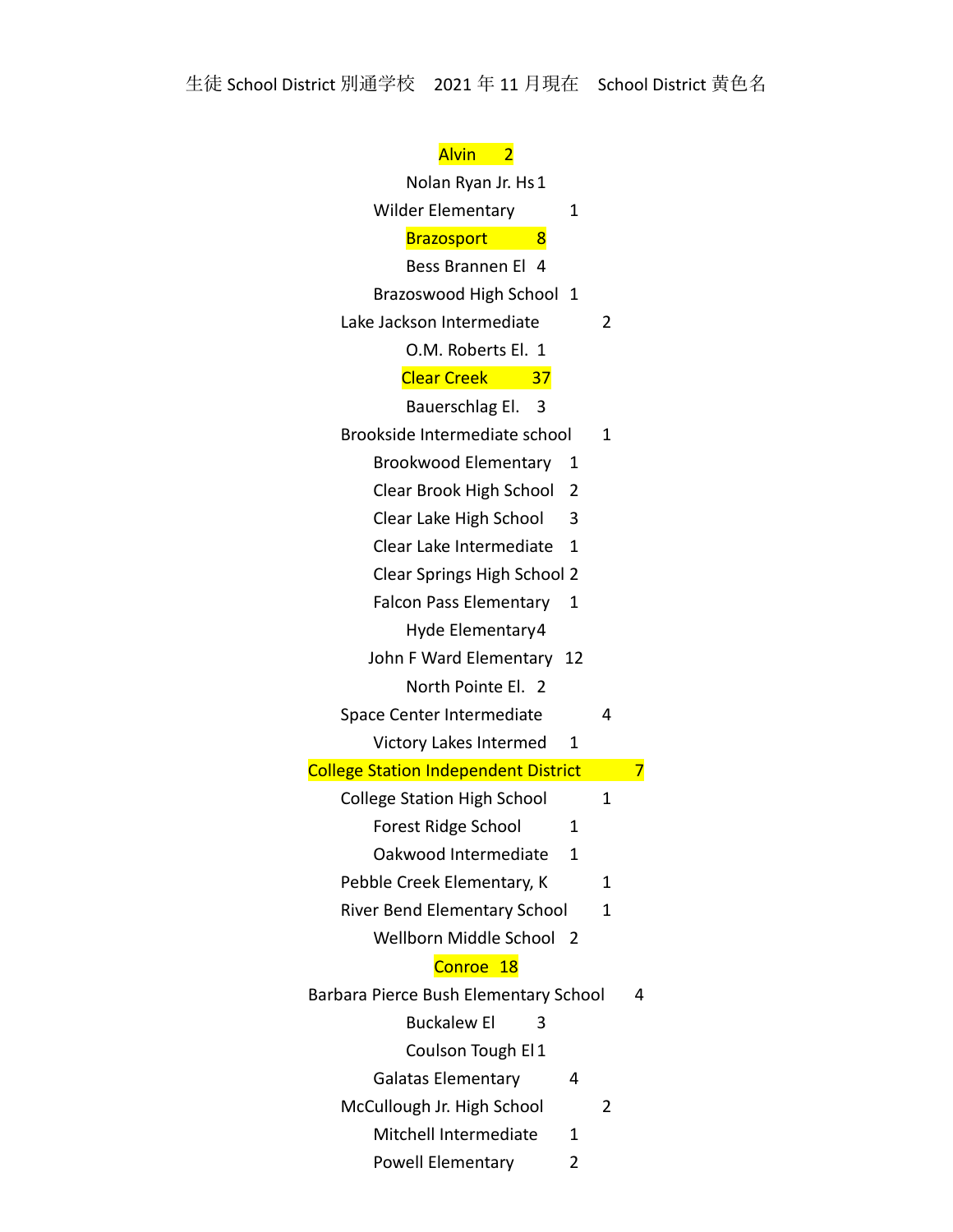| The Woodland High School                       | 1 |
|------------------------------------------------|---|
| Cy-fair<br>10                                  |   |
| Danish El<br>1                                 |   |
| Farney 1                                       |   |
| <b>Hamilton Middle School</b><br>- 2           |   |
| Moore El.<br>1                                 |   |
| Pope Elementart 3                              |   |
| Smith Middle School<br>1                       |   |
| <b>WOODARD ELEMENTARY SCHOOL 1</b>             |   |
| Dickinson<br>1                                 |   |
| <b>Bay Colony Elementary School</b>            | 1 |
| <b>Fort Bend</b><br>27                         |   |
| Austin Parkway El.<br>4                        |   |
| <b>Clements High</b><br>2                      |   |
| <b>Colony Meadows Elementary</b>               | 2 |
| Commonwealth Elementary                        | 1 |
| Corner Stone El<br>$\overline{1}$              |   |
| Elkins High school<br>1                        |   |
| First Colony Montessori South                  | 1 |
| Fort Settlement Middle School                  | 3 |
| Lexington Creek Elementary                     | 2 |
| Pecan Grove Elementary School                  | 1 |
| <b>Ridge Point HS</b><br>1                     |   |
| Sartartia Middle 3                             |   |
| Settler Way El<br>3                            |   |
| Sienna Crossing Elementary                     | 1 |
| <b>Stafford STEM school</b><br>1               |   |
| Galveston<br>1                                 |   |
| Oppe El. 1                                     |   |
| <b>Harmony public school</b><br>3              |   |
| Harmony School Of Achievement                  | 2 |
| Harmony School of Excellence                   | 1 |
| Houston 78                                     |   |
| Askew 1                                        |   |
| Barbara Bush El. 14                            |   |
| <b>Briargrove El</b><br>2                      |   |
| Condit Elementary School1                      |   |
| Field Elementary school<br>1                   |   |
| Herod El.<br>1                                 |   |
| High school for the performing and visual arts | 1 |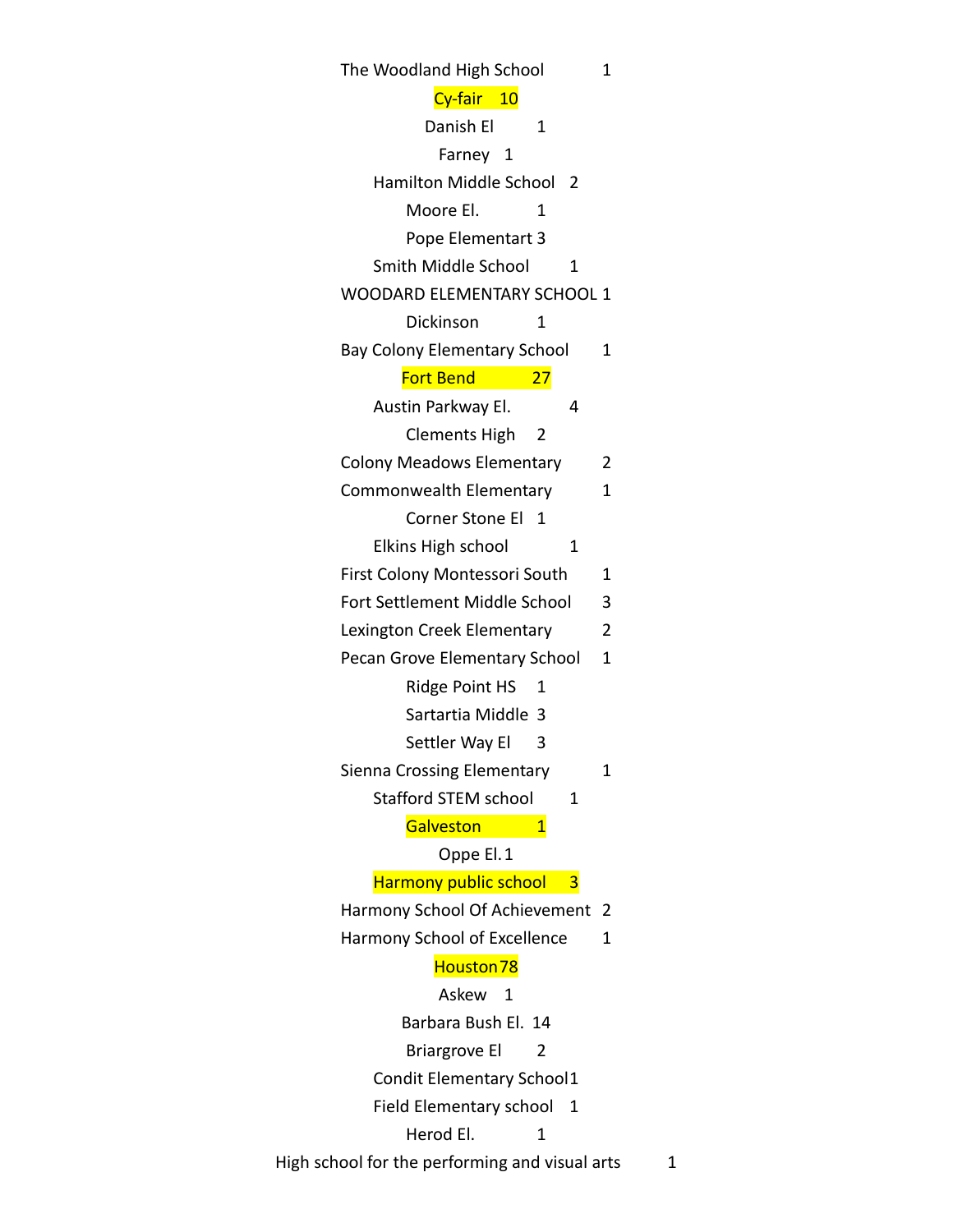| Home Schooling 4                        |     |    |   |
|-----------------------------------------|-----|----|---|
| Horn Elementary 2                       |     |    |   |
| Lanier Middle School                    | 4   |    |   |
| <b>Mandarin Immersion Magnet School</b> |     |    | 3 |
| Mark Twain El<br>6                      |     |    |   |
| Parker El.<br>3                         |     |    |   |
| Pin Oak Middle<br>3                     |     |    |   |
| Poe El. 6                               |     |    |   |
| Ray K. Daily Elementary                 | - 2 |    |   |
| Roberts El.<br>8                        |     |    |   |
| School at George at place 3             |     |    |   |
| <b>T.H Rogers</b><br>1                  |     |    |   |
| T.H. Rogers Middle School 2             |     |    |   |
| <b>Travis Elementary</b>                | 1   |    |   |
| Walnut Bend El. 2                       |     |    |   |
| West University El.                     | 2   |    |   |
| Westside High School                    | 1   |    |   |
| <b>Wharton Dual Language Academy 3</b>  |     |    |   |
| <b>Wharton Elementary</b>               | 1   |    |   |
| <b>Woodrow Wilson Montessori</b>        |     | 1  |   |
| Humble <sub>3</sub>                     |     |    |   |
| <b>Hidden Hollow Elementary</b>         |     | 1  |   |
| Kingwood High School                    | 1   |    |   |
| Elm grove elementary                    | 1   |    |   |
| 120<br>Katy                             |     |    |   |
| Adams J.H<br>1                          |     |    |   |
| <b>Alexander Elementary</b>             | 1   |    |   |
| Aristoi Classical Academy 1             |     |    |   |
| Beck Jr. High<br>1                      |     |    |   |
| Beckendorff Jr Highschool               |     | 10 |   |
| <b>Bonnie Holland El</b>                | 10  |    |   |
| Cinco Ranch High                        | 4   |    |   |
| Cinco Ranch Junior High School          |     | 3  |   |
| Griffin El.<br>2                        |     |    |   |
| Hayes Elementary                        | 2   |    |   |
| <b>Hazel S Pattison El</b>              | 3   |    |   |
| Katy El. 1                              |     |    |   |
| Kilpatric Elementary                    | 8   |    |   |
| MayDell Jenks Elementary School 2       |     |    |   |
| Mayde Creek Junior High School          |     | 1  |   |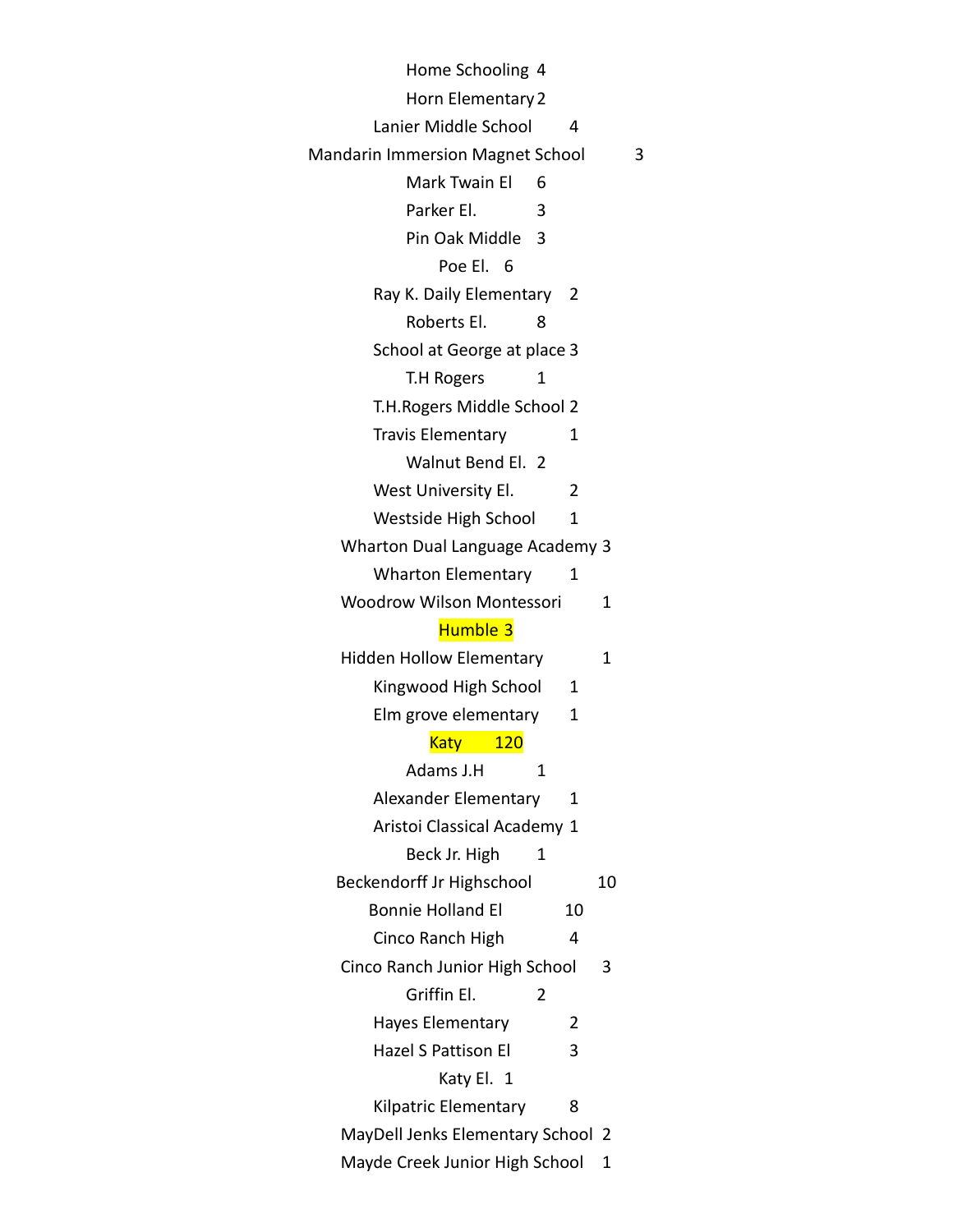McMeans Jr.High School 11

Memorial Parkway Jr. High 7

Nottingham Country Elementary 7

Odessa Kilpatrick elementary school 1

- Pattison El. 22
- Roosevelt Alexander El. 5

Rylander Elementary School 4

- Seven Lake Jr. High 2
- Seven Lakes High School 2
- Taylor High School 2
- Tom Wilson elmentay 2
	- Wilson El. 2
	- Winborn El. 1
- Wood Creek Junior High School 1
	- Woodcreek Elementary 1

## Klein 3

- Fox Elementary 2
- SCA preschool 1
- Nederland ISD 2
- CO Wilson middle school 1
- Helena park elementary 1

## **Spring Branch 90**

- Bunker Hill El. 38
- Cornerstone Academy 1
	- Frostwood 7
- Memorial Drive El. 2
- Memorial High School 2
- Memorial Middle 5
- Nottingham elementary 14
- Rummel Creek El. 4
- Spring Branch Academic Institute 1
- Spring Forest Middle School 3 Stratford Sr. High 2
- Valley Oaks Elementary School 2

Wilchester El. 9

## Tomball 2

- Wildwood Elementary 1
- Willow Wood Junior High School 1